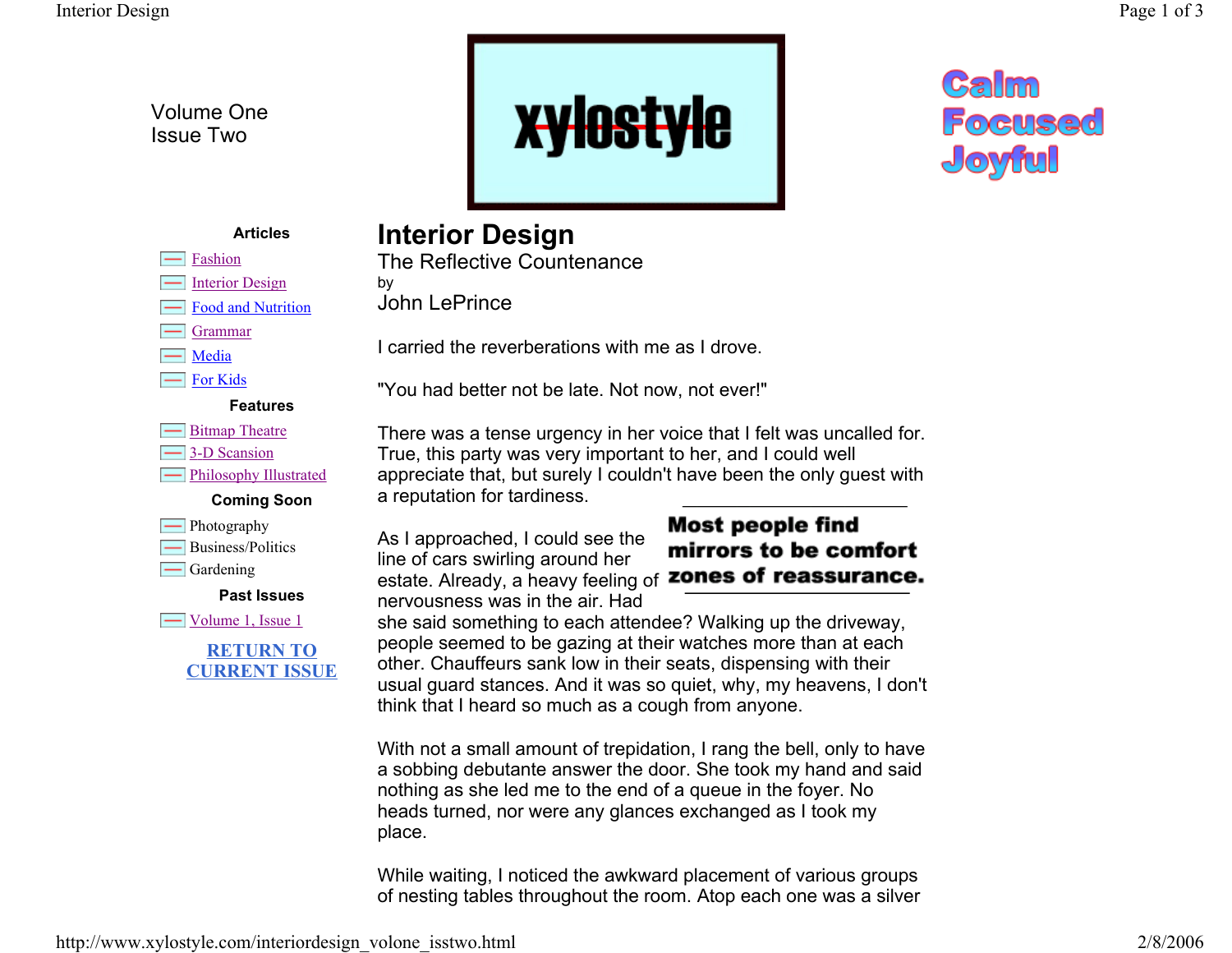ginkgo vase that contained a blue glass rose. On the walls, seemingly randomly arranged, were tiny mirrors whose reflections of the guests were then replicated by the silver.

What is it about a mirror that allows it to dominate a room? It appeals to our vanity, of course--who among us doesn't surreptitiously stop to glance at his own reflection? Most people will seek out the mirrors in a home, finding them to be comfort zones of reassurance. And, certainly, well-positioned mirrors can create the illusion of size, virtually doubling the square footage of their surroundings.

Mirrors tell the truth. And yet they play with reality.

So what to do with these things and where to place them? First of all, most houses contain far too many mirrors, with some rooms having two or more. Reflected images are all around us in the outside world. Why overdo it at home? Simplify and make it something unexpected. Secondly, don't hang the mirror too low. It isn't a painting. It needs space in order to be responsive. And please, don't give it a location directly next to a light source. Glare is a most distracting annoyance.

The style should not overwhelm. Quite fashionable these days is the *trumeau*, with its ornate top, but I find this rather tacky and more befitting a turnpike motel. While the nouveau metallic look can be intriguing, overly ornate or artificially distressed frames are most definitely to be avoided. I prefer simple mahogany, particularly for a full-length item.

A mirror is a chameleon, changing its appearance from moment to moment. Treat it well, place it properly, and it will create magic.

By the way, I'm still waiting in the foyer.

#### **RETURN TOCURRENT ISSUE**



xylostyle is a creative conglomerate

Contact us at: